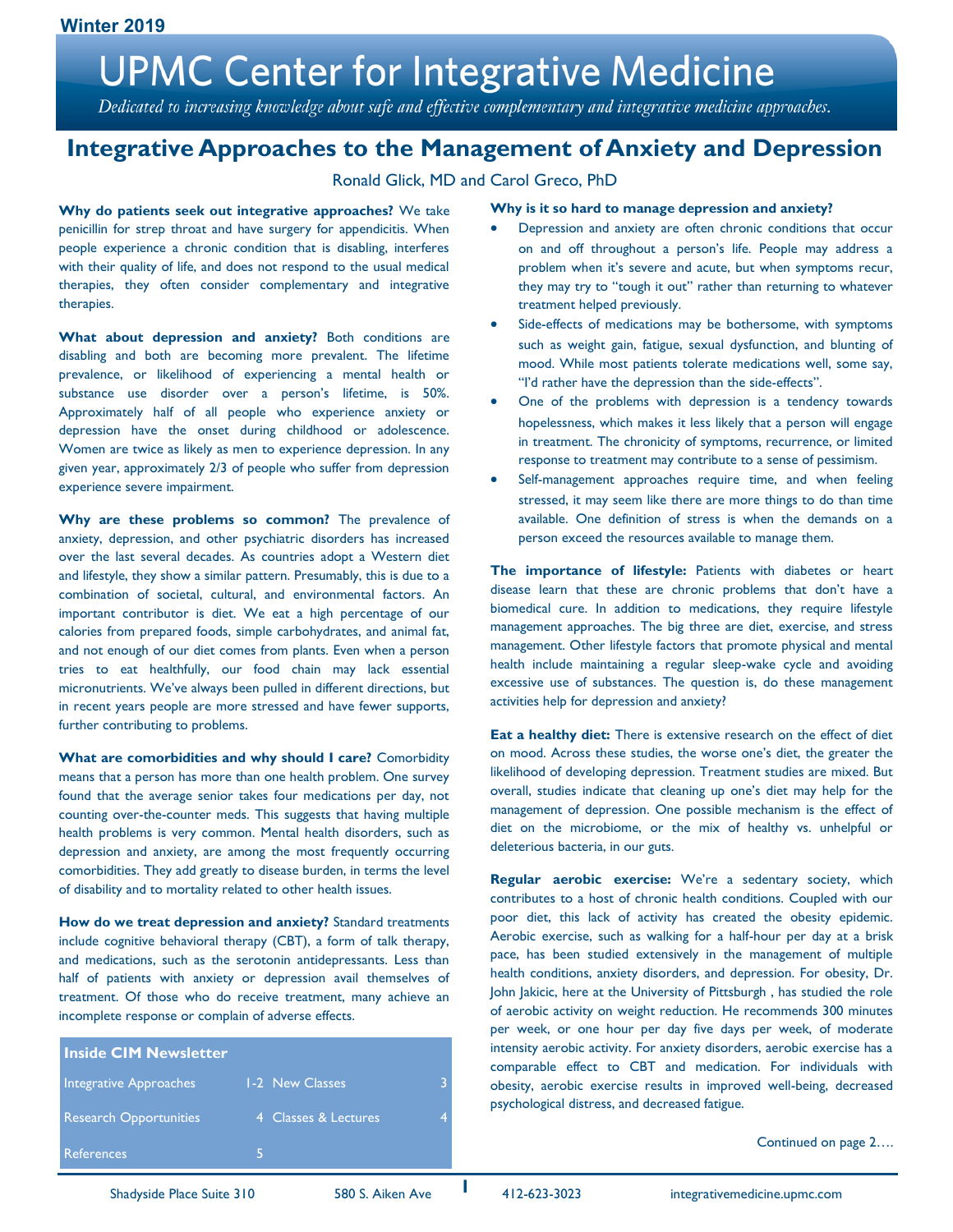Dedicated to increasing knowledge about safe and effective complementary and integrative medicine approaches.

**Engage in regular mind-body practice:** At the Center for Integrative Medicine (CIM), we ask all our patients what they do to help with stress management. Common responses are: "I used to" do yoga, run, etc.; "I'm so wiped out at the end of the day that I collapse on the couch, watch TV, and pass out" or "I have a stiff drink." Or, we get a blank stare. Many individuals say "I can't meditate, my mind goes in so many different directions." Those same patients are often surprised at the changes they experience when they immerse themselves in meditation. We try to help each person find a meditative practice that resonates with them. And hopefully, they find it so beneficial that they're motivated to continue. Mindfulness Based Stress Reduction (MBSR) is a mind-body intervention that has been carefully studied. Research has shown benefit for mood, anxiety, sleep, pain, quality of life, and many specific health conditions. We find that mindful awareness, or intentionally paying attention to present moment experience in a friendly non-judgmental way, can allow a person to observe their emotions, even unpleasant ones, with an allowing, accepting attitude. Over time, this can reduce reactivity to difficult circumstances and reduce suffering.

### **What other lifestyle and interpersonal approaches can a person take?** Borrowing from the fields of **positive psychology** and **spiritual practice**, one can take practical steps which have the interesting side-effects of empowerment and improving mood:

- **Count one's blessings:** Literally writing down several things that we're grateful for each day can help shift a person's mood and interactions.
- **Giving back:** When we're feeling our worst, there's a tendency to be inwardly focused. Engaging in acts of generosity or giving can take us out of our own heads.
- **Find purpose and meaning:** A common aspect of depression is lack of meaning or purpose in life, so activities that direct our energies and that are aligned with our values can have a positive effect on mood.
- **Connect socially:** With both depression and anxiety, there is a tendency to isolate. For depression, withdrawing or isolating oneself may be due to a lack of interest in usual social activities. And the withdrawal results in a lack of social support. For anxiety, there may be discomfort in social situations. Either way, acknowledging the challenge with an attitude of self-compassion, and moving toward social connections anyway can turn things around and help the underlying problem.

### **Besides pharmacology, what other biological approaches have an impact on brain chemistry?**

- **Vitamins and minerals:** It makes sense that many of us, by virtue of diet or metabolism, are deficient in specific essential vitamins and nutrients. Research is helping us identify which individuals may have such deficiencies and may respond to these supplements.
- **Specific nutritional supplements:** Several agents have shown evidence of benefit. SAM-e (pronounced Sammy) and prescription strength methyl-folate in the form of Deplin® can significantly reduce symptoms of depression, either alone or in

combination with antidepressants. Inositol has been helpful for the management of anxiety disorders. These affect brain chemistry in a milder way than prescription medications and typically have fewer side effects.

- **Functional and naturopathic medicine approaches:** Within these approaches, a disturbance in one area, such as food intolerance, can lead to systemic or whole-body effects. A person may have nutritional deficiencies, dietary intolerance or allergies, abnormalities of gut microbiome, toxicity, and disturbance in the body's neuroendocrine and immune systems. Functional medicine and naturopathic medicine approaches focus on diagnosing the problems or imbalances and addressing these with focused nutritional support and supplements.
- **Metabolic imbalances specific to mental health:** William Walsh, PhD is a chemist who developed a system of testing to identify metabolic imbalances that affect brain chemistry and contribute to chronic mental health disorders. The imbalances identified under the Walsh Protocol include: undermethylation, overmethylation, copper toxicity, zinc deficiency, and pyroluria. Each of these may be recognized through lab testing and may respond to treatment with targeted nutritional supplements.

#### **Where should I invest my energy?**

We see the greatest benefit from the combination of biological and self -management approaches. The biological part is commonly a medication, but it could involve supplements and nutrition. Often, the biological approach can jump-start things and provide the energy and impetus for a person to engage more actively in self-management approaches. From the standpoint of psychotherapy, CBT may be the gift that keeps on giving; a course of therapy can have lasting effects. For many people, lifestyle factors are an issue. We're stressed, we're sedentary, and our diet stinks. Lifestyle-oriented approaches are central in long-term management. When engaging in lifestyle and self-management approaches, the 1<sup>st</sup> step is the most important one. So, take that first step. We're here to support you.

#### **What resources are available?**

- $\Rightarrow$  There are a number of apps that can be helpful:
	- •Beating the Blues—a CBT-oriented app, available through UPMC Health Plan
		- •Headspace—a mindfulness app
		- •Breathingroom™ —a spirituality-based app designed for management of depression
- $\Rightarrow$  Health coaching—through UPMC Health Plan or through CIM.
- $\implies$  Mindfulness-Based Stress Reduction—This course is widely available in the US and abroad. The hub of mindfulness training in Pittsburgh is through CIM. Our course is taught by Dr's. Carol Greco and Kelly Beck.
- $\implies$  Mindfulness-Based Anxiety Reduction-This course is taught by Dinnie Goldring, LCSW at CIM.
- $\implies$  Functional Medicine consultation for patients 25 and under; and Naturopathic Medicine consultation for individuals of all ages, through CIM.
- $\implies$  Integrative Psychology and Psychiatry treatment through CIM.

**2**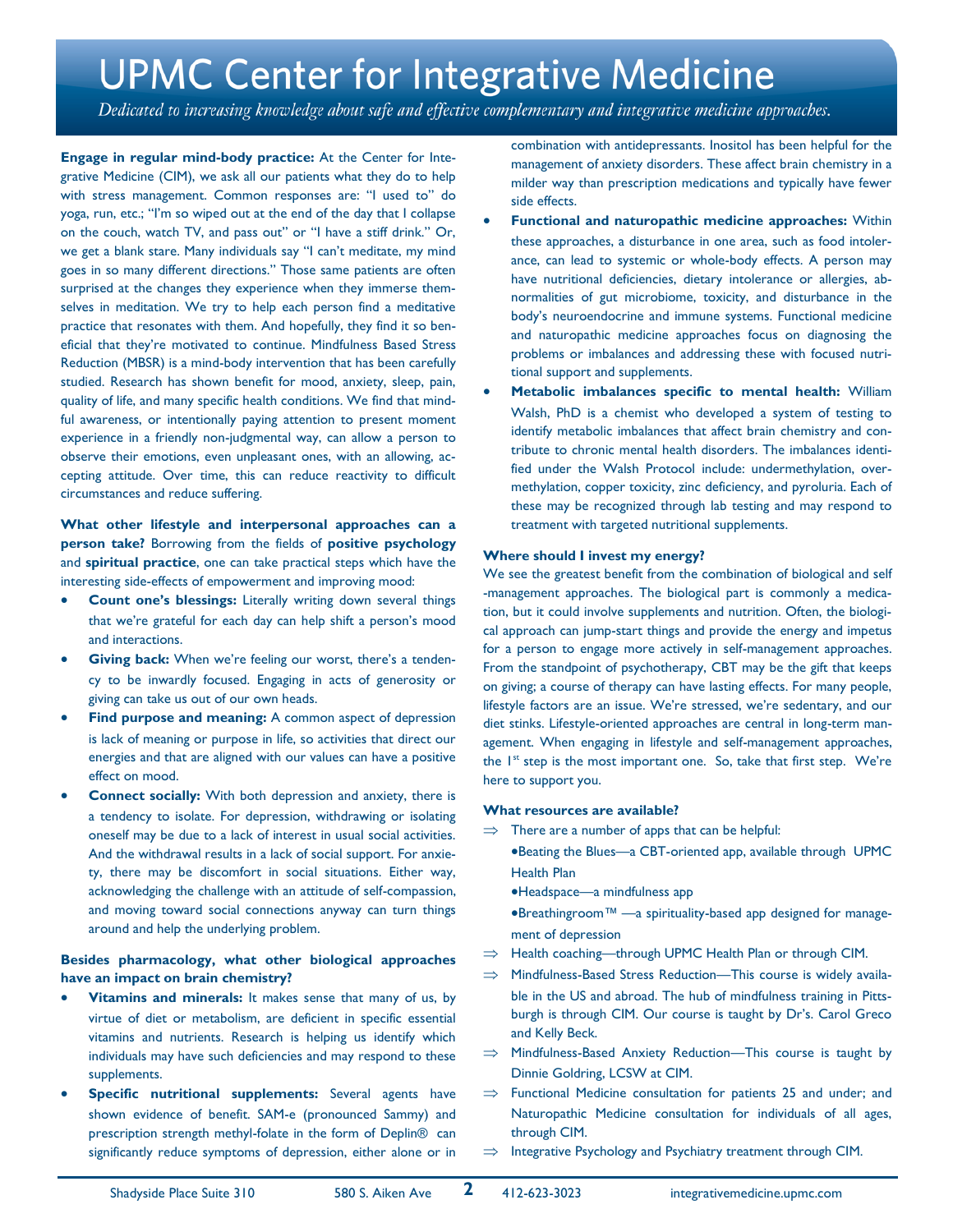Dedicated to increasing knowledge about safe and effective complementary and integrative medicine approaches.

New Year, New Opportunities — Check out our new groups!

## **EXPERIENCE THE POSITIVE HEALTH EFFECTS OF TAI CHI**

*Would you like to improve your circulation, coordination, posture, balance, and strength*?

If so, join Jonathan Wilson for an 8-week Tai Chi series at **The Center for Integrative Medicine**!



Classes are for beginners as well as those already familiar with the practice of Tai Chi. The curriculum will be based on the Wu Style 16-Posture Essential Form and is both accessible and beneficial to those of all fitness levels.

**Tuesdays February 12th through March 2nd** 5:00 p.m. to 6:00 p.m. **\$80 for a 8-week session Preregistration requested**

Extensive research has been conducted around the benefits of Tai Chi, which include:

- improved balance and coordination
- decreased pain and limitations for individuals with arthritis
- improved flexibility and strength
- improvement in the heart and lung systems
- improved mood and sense of well-being

*Call the Center for Integrative Medicine at 412-623-1203 to reserve a spot and/or for more information.*

**Group Health Coaching with Angie Phares**  *A focus on Stress Management*



**Saturdays January 12th through March 23rd**  10:00 a.m. to 11:30 a.m.

> **\$175 for a 6-week session Preregistration requested**

**This 6-week group health coaching series will teach you how make positive lifestyle changes using a step by step process. You will learn practical information on how to handle stress more productively in order to support your health. In addition to an education content, you will also practice setting achievable goals, determine how to incorporate these into your busy life, and learn from one another. We will create a supportive community with a common goal and have built in accountability with peers and your health coach. A mind-body stress reduction technique will be practiced at each session to build your stress management skill set. You will also receive a binder where you can keep all the program literature, reference material, and worksheets.**

**Angie Phares is a nationally certified Integrative Health and Wellness Coach, with her training completed with Duke University. She earned her Master's as a Physician Assistant with Baylor College of Medicine and is a certified Yoga instructor through the Himalayan Institute in Pittsburgh.**

*If you are interested in this group or a future series, please call Brittany at 412-623-1203 . When we have enough participants to run the group, we will reach out for payment.*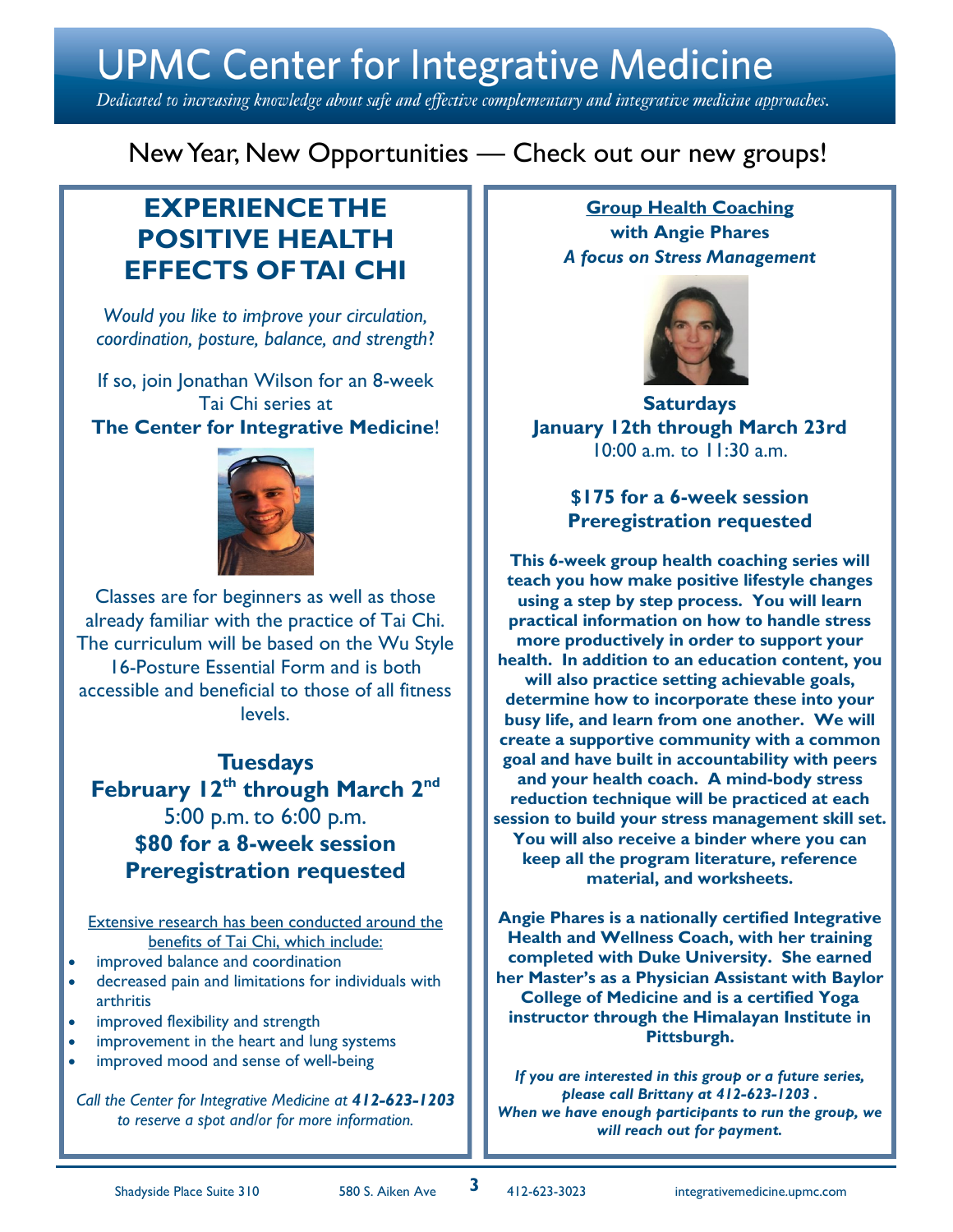Dedicated to increasing knowledge about safe and effective complementary and integrative medicine approaches.

### **Research Announcements**

The UPMC Center for Integrative Medicine is dedicated to increasing knowledge about the effectiveness and safety of complementary and *integrative medicine approaches. Other integrative medicine modalities may not have been subjected to the same level of scientific inquiry as western medicine treatments. The Center for Integrative Medicine, in concert with the University of Pittsburgh, is actively pursuing research to support the benefits of these therapies.*

## Got Back Pain?

Are you:

- age 18 or older?
- currently experiencing low back pain?

You may be eligible for a University of Pittsburgh federally funded research study exploring different therapies to treat low back pain and prevent it in the future.

There is no cost to you to participate in this year-long study. Compensation will be provided.

### **To learn if you may qualify for a screening appointment, visit www.pacback.org**

### **2019 Classes at the UPMC Center for Integrative Medicine**

| Saturdays 1/12-3/23 | $10:00 - 11:30$ | Group Health Coaching-Stress Management (6 classes) | \$175 | Angie Phares, PA      |
|---------------------|-----------------|-----------------------------------------------------|-------|-----------------------|
| Mondays $2/11-4/1$  | $6:30-9:00$     | Mindfulness-Based Stress Reduction (8 classes)      | \$325 | Carol Greco, PhD      |
| Tuesdays $2/12-4/2$ | $12:00 - 1:45$  | Mindfulness-Based Anxiety Reduction (8 classes)     | Ins.  | Dinnie Goldring, LCSW |
| Tuesdays 2/12-3/2   | $5:00-6:00$     | Positive Effects with Tai Chi (8 classes)           | \$80  | Jon Wilson            |
| Tuesdays 2/12-4/2   | $6:30-9:00$     | Mindfulness-Based Stress Reduction (8 classes)      | \$325 | Kelly Beck, PhD       |

**UPMC Center for Integrative Medicine Team** Neal Ryan, MD, *Director* Ronald Glick, MD, *Medical Director*

| <b>Administration</b>                                                               | <b>Practitioners</b>                                            | Barbara Ivanko, LCSW             | LuAnn Scarton, RDN, LDN, CLT             |
|-------------------------------------------------------------------------------------|-----------------------------------------------------------------|----------------------------------|------------------------------------------|
| Brittany Kail, BSBA                                                                 | Kelly Beck, PhD                                                 | Psychotherapist, Yoga Instructor | <b>Registered Dietitian Nutritionist</b> |
| Administrative Manager                                                              | <b>MBSR</b> Instructor                                          | John Laird, ND                   | Kate Sherman, LPC, MSCP                  |
| Kathy Hecht                                                                         | Sari Cohen, ND                                                  | <b>Naturopathic Doctor</b>       | Shiatsu Massage Therapist                |
| Administrative Assistant                                                            | Naturopathic Doctor                                             | Jessie V. Larson, LMT            | Erin Simon, LMT, LLCC                    |
| Rhonda Mason                                                                        | Deborah Grice Conway, PhD                                       | Massage Therapist                | Massage Therapist                        |
| Administrative Assistant                                                            | Psychotherapist                                                 | Khara Lucius, ND                 | Tricia Smith, LAc, MAc                   |
| <b>Research</b>                                                                     | Dinnie Goldring, LCSW                                           | Naturopathic Doctor              | Acupuncturist                            |
| Carol Greco, PhD                                                                    | <b>Meditation Instructor</b>                                    | David Lesondak, BCSI             | K.K. Teh, LAc, MAc                       |
| Research Director, Associate                                                        | Karen Tombs-Harding                                             | Structural Integrator,           | Acupuncturist/Chinese Herbalist          |
| Professor of Psychiatry, Certified                                                  | Ayurveda Therapist                                              | <b>Myofascial Specialist</b>     | Alicja W. Walczak, MS, CRS               |
| <b>MBSR</b> Instructor<br><b>Christine McFarland</b><br><b>Research Coordinator</b> | Karl W. Holtzer, MD, MS<br><b>Functional Medicine Physician</b> | Dan Miller, DC                   | Biofeedback, Yoga Instructor             |
|                                                                                     |                                                                 | Chiropractor                     |                                          |
|                                                                                     |                                                                 | Angie Phares, PA                 |                                          |
|                                                                                     |                                                                 | Heath Coach                      |                                          |

**4**